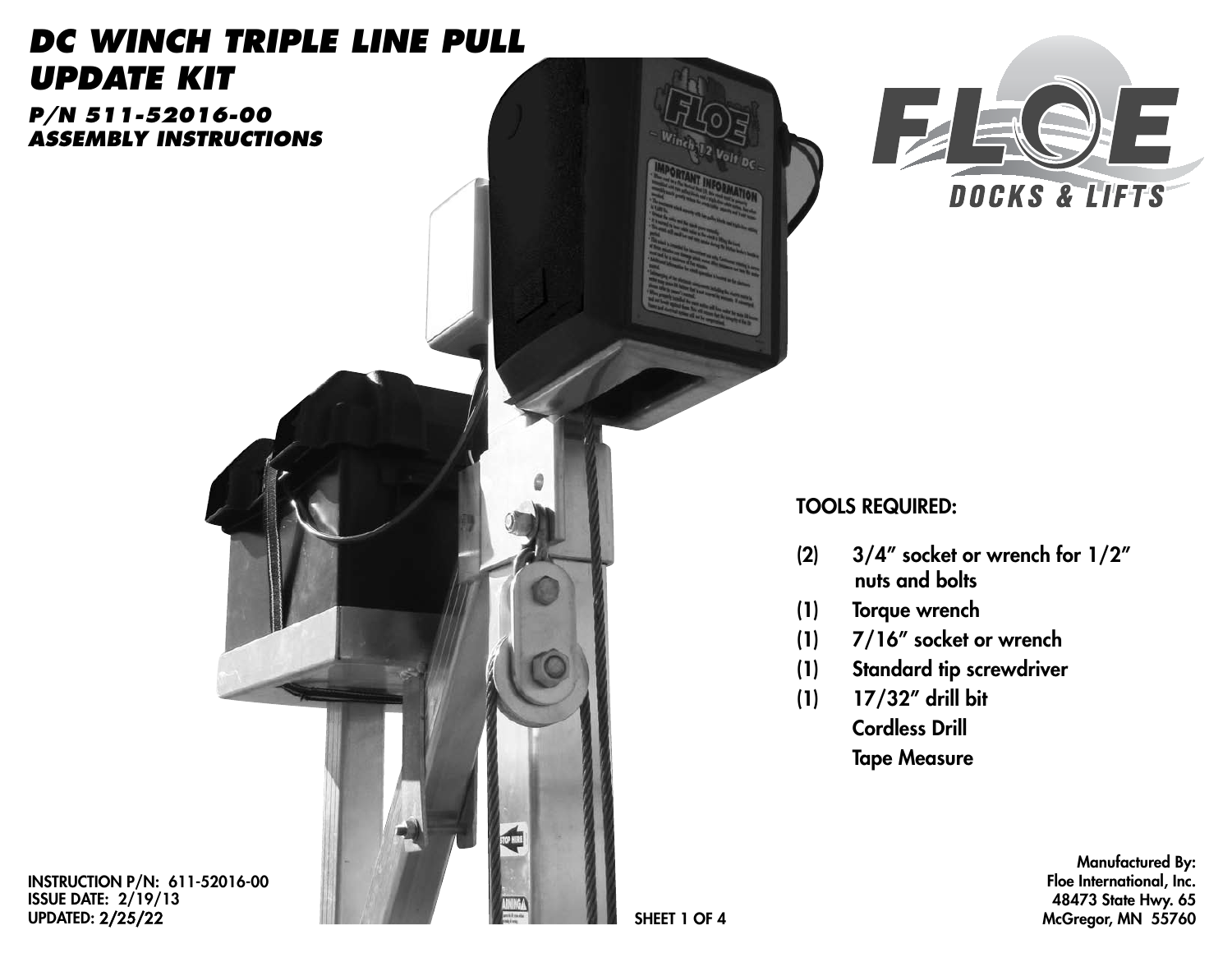# *PARTS LIST:*

- (1) One DC Winch Fastener Kit, 001-04111-00 One – Eye Nut, 001-03422-00 Two – 3/8-16 x 3" Bolts, 001-70115-00 Three – 1/2-13 x 1-3/4" Bolts, 001-70210-00 One – Tube, Vibra-Tite, 006-04102-00 Three – 1/2" Flat washers, 001-71027-00 Four – 1/2-13 Aluminum Nylock Nuts, 001-76072-00 Two – 3/8-16 Aluminum Nuts, 001-76349-00 One – 1/2-13 Aluminum Nut, 001-76350-00 Three – 1/2-13 x 2-1/4" Bolt, 001-70212-00 Four – 1/2" x 1-1/2" Nylon Flat Washers, 007-05355-00
- (2) One Cable, 5/16" Galvanized, 007-08905-00
- (3) One Chain, 3/8 Grade 70-2 Links, 001-45026-00
- (4) One 1/2 x 2" Bolt, 001-70211-00
- (5) One DC Winch Cable Bracket, 002-04155-00
- (6) Two Pulley Assemblies, 111-10103-00
- (7) One Instructions, DC Winch Triple Line Pull Update, 611-52016-00

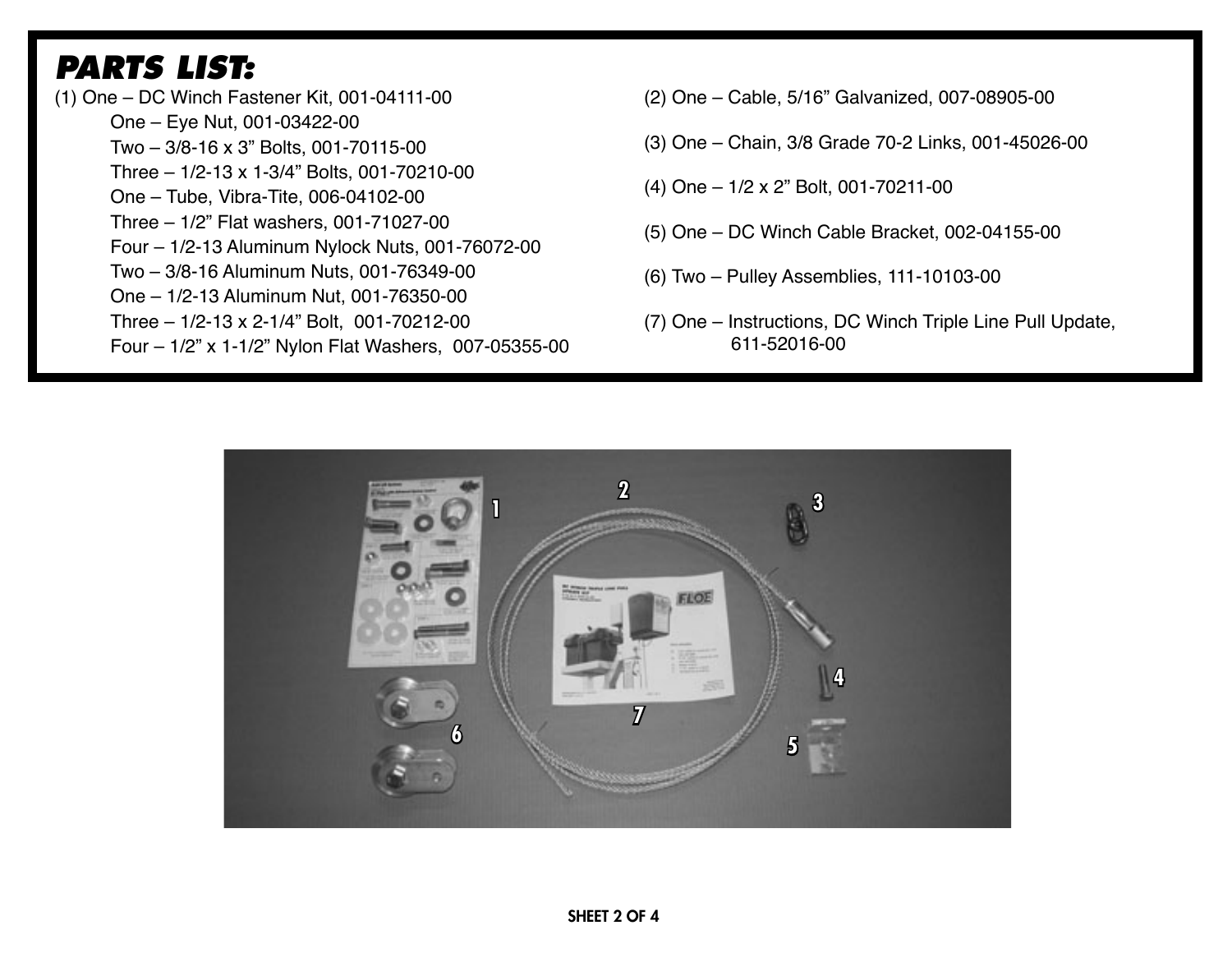# *STEP 1:*

Lower cradle all the way so all the cable is out of winch. Remove four attachment screws from plastic winch cover with large flat end screwdriver (FIG. 1A).





Pull open and remove plastic winch cover. NOTE: It will be difficult to get the cover around the gears (FIG. 1B).

Remove the fasteners that holds the end of the cable to the drum. Feed the new cable up through the bottom hole as shown in FIG. 1C and route over the top of the drum feeding the end through the access hole in the gear side.





Attach the new cable to the drum as shown in FIG. 1D and torque to 5 ft/lbs.

#### *STEP 2:*

Remove the inner 1/2" x 1-1/4" bolt from the outer 2-1/2" cradle clamp and slide the clamp out far enough to insert a 1/2"x 2-1/4" bolt up through the inside of the clamp making sure that the flats of the bolt head nest in the nut track area of the clamp. Insert a 1/2" x 2" bolt in the winch cable bracket and place it over the 2  $1/4$ " bolt and insert the  $1/2 \times 1-3/4$ " bolt into the remaining hole (FIG. 2A), place 1/2" washer and nut over the bolt and torque both fasteners to 50 ft/lbs (See FIG. 2B). Place several drops of Vibra-Tite

onto the threads of the protruding 2 1/4" bolt and thread on the eye nut until it is bottomed on the jam nut and then back it off just enough so that the nut is positioned at 12:00 o'clock and 6:00 o'clock (See FIG. 2C). See note below.



**FIG. 2A**

 Add several drops of Vibra-Tite to threads

 $-1/2$ " x  $1-3/4$ "

IMPORTANT NOTE: Vibra-Tite takes 24 hours to fully cure. Do not operate the winch until the appropriate amount of time has elapsed while maintaining the 12:00 o'clock and 6:00 o'clock eye nut position.